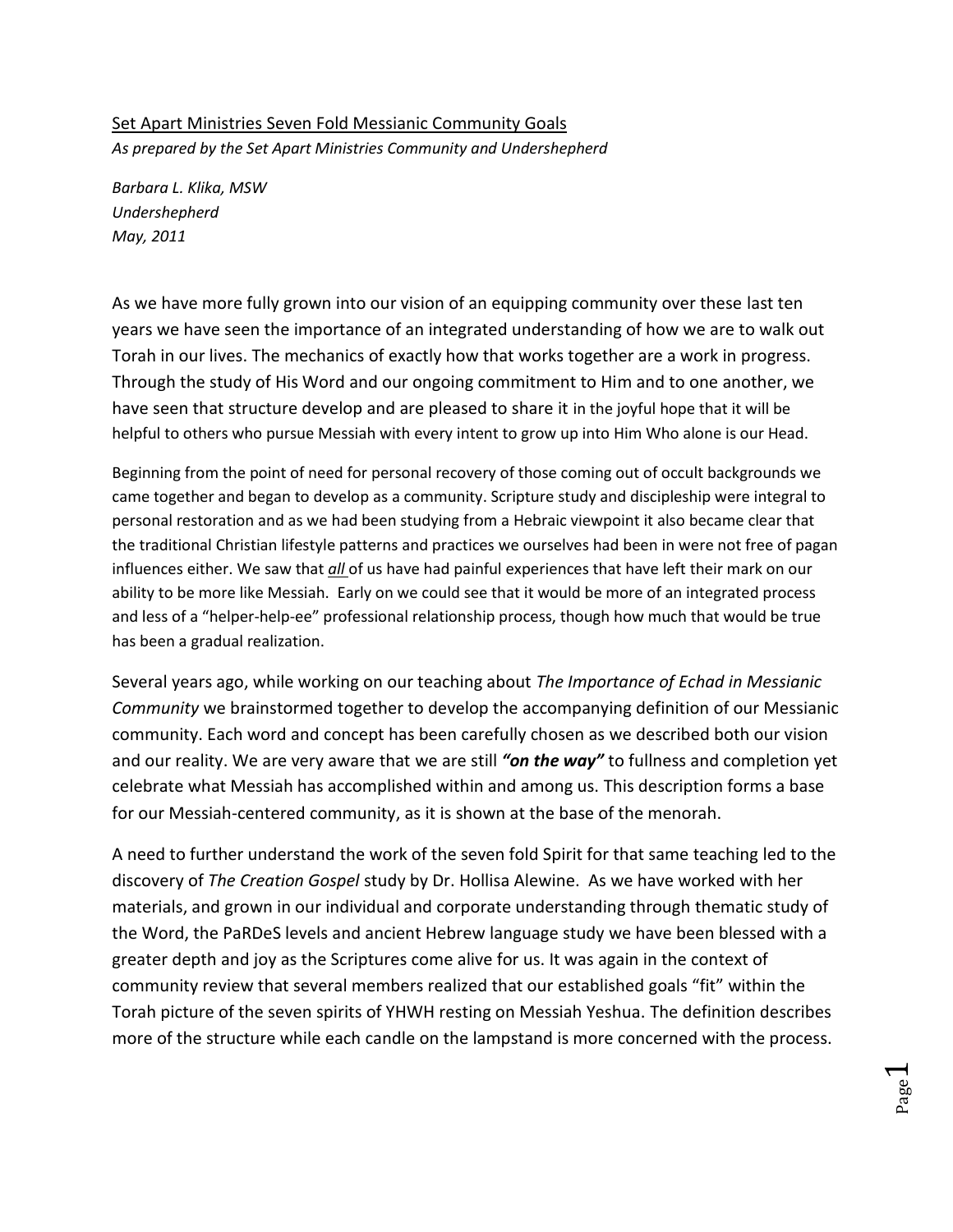We have been joyfully blessed to understand that there is a strong connection between the seven spirits, their creative work, the Feast Days of our Messiah, our preparation for His return and our daily personal and community walk*. If you are not familiar with these concepts, you can find Dr. Alewine's video presentations on the subject at God's Learning Channel online or you may go to our main website, [www.set-apart-ministries.org](http://www.set-apart-ministries.org/) , Creation Gospel information page, and download the audio files of the teleconferences we have had with this study.* For those who have already begun *The Creation Gospel* study, it will be clear what is meant in the realization that "walking in the Spirit" involves each of these concepts and that this is a much more clear understanding than most have had in a traditional Christian setting. We could see why we have been unable to narrow our range of goals as each one is essential to the overall completeness.

As we walk in His wisdom, building and categorizing His understanding into our lives through wise counsel, we are receiving the Ruach's power, knowledge and rest, which in turn, leads us right back to His wisdom. We see this as a circular path an individual walks over the course of the annual moedim as well as the corporate path we walk together. We see this as an annual cyclical course for individuals and communities as we draw ever closer to the time of Messiah's return.

We do actively seek His wisdom through our daily personal and weekly corporate study of Torah. Though we have leadership, all are encouraged and many have developed study skills that allow them to be active participants in parsing out the meanings of Scripture. Visitors have commented on the interactive style as an unusual blessing. We agree! It has become especially clear that His wisdom is so different from what the "world" regards as wisdom, really more a matter of His revelation and Who He is. We were recently blessed to see Andre Roosma's work on the deeper meanings of the Hebrew word *"chokmah"* for wisdom, which can be found at his newest website in English at <http://www.hallelu-yah.nl/Wisdom.pdf> In a nutshell, according to the pictographic message embedded in the word "chokmah" wisdom can be understood as: *"the awareness and celebration of the limitations of human power."*

We are both spiritual and physical beings and welcome awareness of how He has designed us to function in our mind, will and emotions. We are a Life Model $<sub>m</sub>$  community, and use the</sub> concepts of the development of maturity—spiritually, developmentally, personally and relationally-- on a regular basis. Study of these aspects of personal recovery and maturity are primarily held outside of our weekly gatherings but will come up occasionally during our Shabbat fellowship times. This aspect of our community has been difficult at times but as we practice maturity, eldership, parenting, accountability and so forth, we are seeing the growth of the peaceable fruits of righteousness among us. We grow strong in Him, and more confident of Him in one another as well.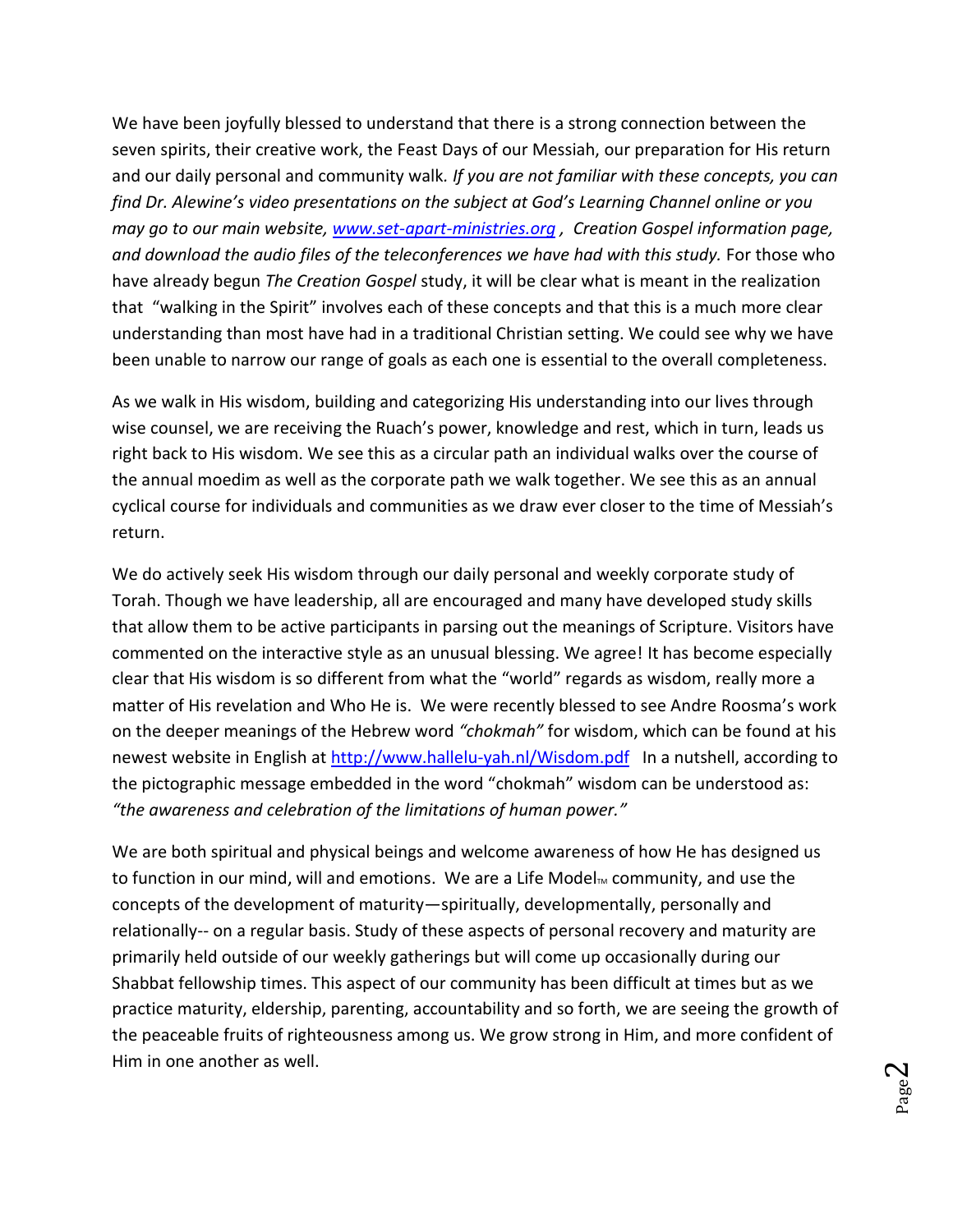Relying on His wisdom and understanding leads us inevitably to the provision of counsel for our local body as well as those we encounter elsewhere. We understand that maturity and character are basic foundations which must be in place in order to correctly interpret and understand His Word. When this foundation is missing, distortions all too easily occur in teachings and in relationships. Our calling to the Body of Messiah is rather like that of the helpmeet, the *Ezer Knegdo*, speaking as a deliverer both *for* what is right and *against* what is detrimental for the growth and development of His Bride. Sometimes this is through informal relationships, both "upstream" and "downstream" of each individual as each of us is both encouraged by those who are ahead of us in maturity and encourage those who are coming along behind us, not necessarily based on chronological age so much as attained maturity. Sometimes that counsel is provided in a more formal coaching or mentoring role for individuals or leaders in other communities.

As the Ruach is the central force and heart of the Seven fold Spirits resting on Messiah, so do we understand that our commitment and dedication to training up an army of worshippers is a central aspect and indeed, even the reason we still exist as a community despite all of the intensity of the restoration process for those having come through ritualistic abuse. Though we recognize that there is an aspect of worship when all of life is ordered around the Living Torah, Messiah Yeshua, we also maintain that attention to time presenting ourselves to Him, our Husband and King, as a living sacrifice of praise is the mainspring of our strength and ability to persevere. We are careful to maintain our awareness that we are a fellowship through our desire to honor and be in relationship with Messiah, and not simply a "social-ship" of people who enjoy one another's company.(See article: Do You Know the Difference between Fellowship and "Social-ship?" [http://www.set-apart-](http://www.set-apart-ministries.org/SetApartMinistries/Articles/Fellowship_vs_socialship.pdf)

[ministries.org/SetApartMinistries/Articles/Fellowship\\_vs\\_socialship.pdf](http://www.set-apart-ministries.org/SetApartMinistries/Articles/Fellowship_vs_socialship.pdf) )

Therefore, we remain committed to including some time of praise and worship in all of our activities, as well as a weekly Shabbat gathering that begins with the shofar call and with an extended time specifically focused on Him through music, song, Hebraic dance, banners and flags with attention to the spiritual significance of color, and corporate prayer led by a different person each week. Beginning our time together with concentration on praise and worship of our Messiah has been instrumental in clearing the way for us to leave behind the cares of the world and for greater understanding of the study of the Word. Our focus has been on group participation, rather than pageantry or soloists, encouraging all to participate in the ways they are able and led to do so. Though we encourage each one to express themselves as they feel comfortable to do so, whether that be by singing or dancing or quietly meditating, we also emphasize that praise and worship is not a "spectator sport." The very act of joining together in coordinated worship movement is in itself as aspect of individual developmental restoration of brain function within our mind, will and emotions as well as an opportunity for us to develop